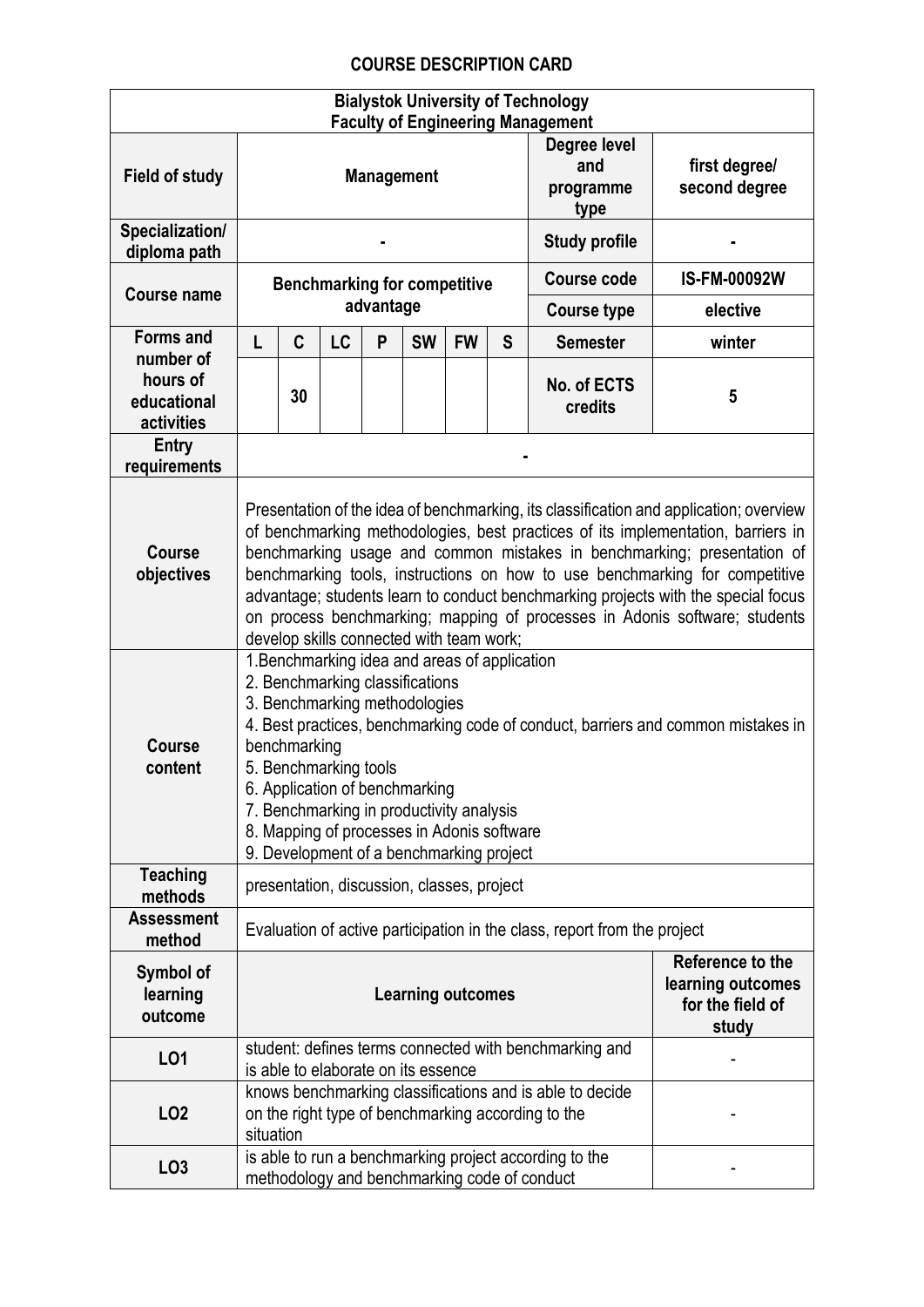| <b>LO4</b>                                                           | plans his or hers work and understands and interprets<br>results                                                                                                                                                                                                                                                                                                                                                                                                                                                                                                                                                                                                                                                                                                                                                                        |                                                                                                 |     |  |  |  |
|----------------------------------------------------------------------|-----------------------------------------------------------------------------------------------------------------------------------------------------------------------------------------------------------------------------------------------------------------------------------------------------------------------------------------------------------------------------------------------------------------------------------------------------------------------------------------------------------------------------------------------------------------------------------------------------------------------------------------------------------------------------------------------------------------------------------------------------------------------------------------------------------------------------------------|-------------------------------------------------------------------------------------------------|-----|--|--|--|
| LO <sub>5</sub>                                                      | prepares a project and a presentation of its results                                                                                                                                                                                                                                                                                                                                                                                                                                                                                                                                                                                                                                                                                                                                                                                    |                                                                                                 |     |  |  |  |
| Symbol of<br>learning<br>outcome                                     | Methods of assessing the learning outcome                                                                                                                                                                                                                                                                                                                                                                                                                                                                                                                                                                                                                                                                                                                                                                                               | Type of teaching<br>activities (if more<br>than one) during<br>which the outcome<br>is assessed |     |  |  |  |
| LO1                                                                  | discussion, realisation of tasks, test                                                                                                                                                                                                                                                                                                                                                                                                                                                                                                                                                                                                                                                                                                                                                                                                  |                                                                                                 | C   |  |  |  |
| LO <sub>2</sub>                                                      | discussion, realisation of tasks, preparation of the report,<br>test                                                                                                                                                                                                                                                                                                                                                                                                                                                                                                                                                                                                                                                                                                                                                                    | C                                                                                               |     |  |  |  |
| LO <sub>3</sub>                                                      | realisation of the project                                                                                                                                                                                                                                                                                                                                                                                                                                                                                                                                                                                                                                                                                                                                                                                                              | C                                                                                               |     |  |  |  |
| <b>LO4</b>                                                           | realisation of the project                                                                                                                                                                                                                                                                                                                                                                                                                                                                                                                                                                                                                                                                                                                                                                                                              | C                                                                                               |     |  |  |  |
| LO <sub>5</sub>                                                      | realisation of the project                                                                                                                                                                                                                                                                                                                                                                                                                                                                                                                                                                                                                                                                                                                                                                                                              | C                                                                                               |     |  |  |  |
|                                                                      | Student workload (in hours)                                                                                                                                                                                                                                                                                                                                                                                                                                                                                                                                                                                                                                                                                                                                                                                                             |                                                                                                 |     |  |  |  |
| <b>Calculation</b>                                                   | participation in classes                                                                                                                                                                                                                                                                                                                                                                                                                                                                                                                                                                                                                                                                                                                                                                                                                | 30                                                                                              |     |  |  |  |
|                                                                      | preparation for classes, laboratory classes, projects,<br>seminars, etc.                                                                                                                                                                                                                                                                                                                                                                                                                                                                                                                                                                                                                                                                                                                                                                | 30                                                                                              |     |  |  |  |
|                                                                      | working on projects, reports, etc.                                                                                                                                                                                                                                                                                                                                                                                                                                                                                                                                                                                                                                                                                                                                                                                                      | 30                                                                                              |     |  |  |  |
|                                                                      | participation in student-teacher sessions related to the<br>classes                                                                                                                                                                                                                                                                                                                                                                                                                                                                                                                                                                                                                                                                                                                                                                     | 5                                                                                               |     |  |  |  |
|                                                                      | implementation of project tasks                                                                                                                                                                                                                                                                                                                                                                                                                                                                                                                                                                                                                                                                                                                                                                                                         | 30                                                                                              |     |  |  |  |
|                                                                      | <b>TOTAL:</b>                                                                                                                                                                                                                                                                                                                                                                                                                                                                                                                                                                                                                                                                                                                                                                                                                           | 125                                                                                             |     |  |  |  |
|                                                                      | <b>HOURS</b>                                                                                                                                                                                                                                                                                                                                                                                                                                                                                                                                                                                                                                                                                                                                                                                                                            | No. of<br><b>ECTS</b><br>credits                                                                |     |  |  |  |
|                                                                      | Student workload – activities that require direct teacher participation                                                                                                                                                                                                                                                                                                                                                                                                                                                                                                                                                                                                                                                                                                                                                                 | 35                                                                                              | 1,8 |  |  |  |
| Student workload - practical activities Student workload - practical | 120                                                                                                                                                                                                                                                                                                                                                                                                                                                                                                                                                                                                                                                                                                                                                                                                                                     | 4,8                                                                                             |     |  |  |  |
| <b>Basic</b><br>references                                           | 1. T. Stapenhurst, The benchmarking book, Routledge, 2009.<br>2. R. Rostamzadeh, O. Akbarian, A. Banaitis, Z. Soltani, Application of DEA in<br>benchmarking: A Systematic literature review from 2003-2020, Technological<br>and Economic Development of Economy, 2021 Volume 27 Issue 1: 175-222<br>3. Amaral P., Sousa R., Bariers to internal benchmarking initiatives an empirical<br>investigation, "Benchmarking: An International Journal", Vol. 16, No. 4, 2009,<br>pp. 523-542.<br>4. Anand G., Kodali R., Benchmarking the benchmarking models, "Benchmarking:<br>An International Journal", 2008, Vol. 15, No. 3, pp. 257-291<br>5. Nazarko J., Kuźmicz K., Szubzda E., Urban J., Benchmarking and its<br>application in higher education in Europe, "Higher Education in Europe", 2009,<br>Vol. 34, Nos. 3-4, pp. 497-510. |                                                                                                 |     |  |  |  |
| <b>Supplementary</b><br>references                                   | 1. Alstete J.W., Measurement benchmarks or "real" benchmarking? An<br>examination of current perspectives, "Benchmarking: An International Journal",<br>2008, Vol. 15, No. 2, pp. 178-186.<br>2. Lai M., Wang W., Huang H., Kao M., Linking the benchmarking tool to a<br>knowledge-based system for performance improvement, "Expert Systems with<br>Applications", 2011, Vol. 38, No. 8, pp. 10579-10586.                                                                                                                                                                                                                                                                                                                                                                                                                             |                                                                                                 |     |  |  |  |